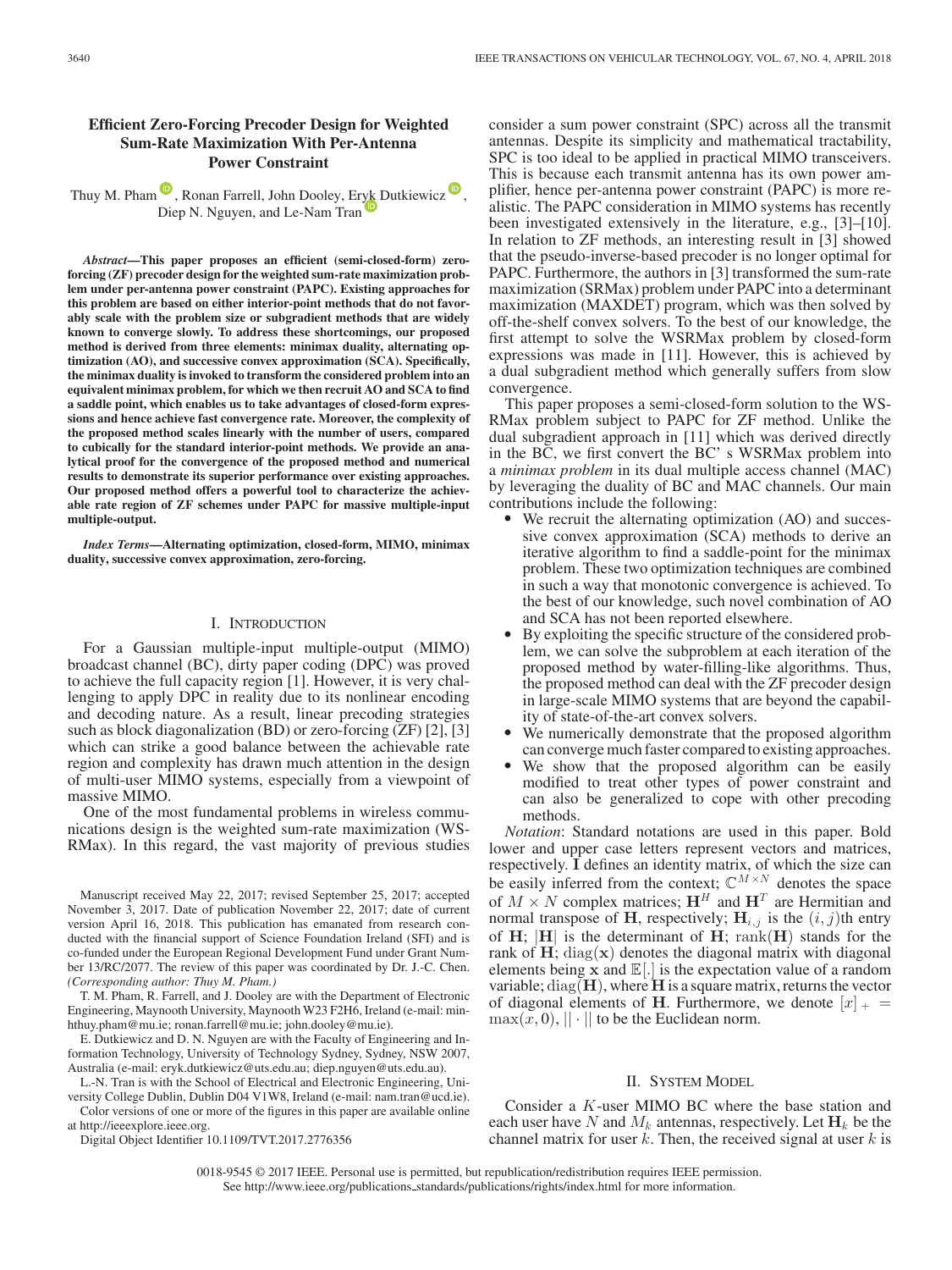given as

$$
\mathbf{y}_k = \mathbf{H}_k \mathbf{s}_k + \sum_{j \neq k} \mathbf{H}_k \mathbf{s}_j + \mathbf{z}_k \tag{1}
$$

where  $\mathbf{s}_k$  is the downlink signal and  $\mathbf{z}_k \mathcal{CN}(\mathbf{0}, \mathbf{I}_M)$  refers to the noise for the kth user. For linear ZF precoding, we can express  $\mathbf{s}_k$  as  $\mathbf{s}_k = \mathbf{R}_k \mathbf{x}_k$ , where  $\mathbf{R}_k$  and  $\mathbf{x}_k \mathcal{CN}(\mathbf{0}, \mathbf{I}_M)$  denote the precoding matrix and information-bearing signal, respectively. For user  $k$ , the interference from other users in the system is suppressed by designing  $\mathbf{R}_k$  such that  $\mathbf{H}_j \mathbf{R}_k = 0$  for all  $j \neq k$ . The WSRMax problem for ZF precoding with PAPC is formulated WSRMax problem for ZF precoding with PAPC is formulated as [11]

$$
\begin{aligned}\n\max_{\{\mathbf{X}_k \succeq \mathbf{0}\}} & \sum_{k=1}^K w_k \log |\mathbf{I} + \mathbf{H}_k \mathbf{X}_k \mathbf{H}_k^H| \\
\text{subject to} & \mathbf{H}_j \mathbf{X}_k \mathbf{H}_j^H = 0, \forall j \neq k \\
& \sum_{k=1}^K [\mathbf{X}_k]_{i,i} \leq P_i, \, i = 1, 2, \dots, N\n\end{aligned} \tag{2}
$$

where  $\mathbf{X}_k = \mathbb{E}[\mathbf{s}_k \mathbf{s}_k^H] = \mathbf{R}_k \mathbf{R}_k^H$  is the input covariance matrix for user k,  $P_i$  is the nower constraint on antenna i, and  $w_k$  is the for user k,  $P_i$  is the power constraint on antenna i, and  $w_k$  is the positive weighting factor assigned to the kth user. In the above formulation we have omitted the rank constraint rank( $\mathbf{X}_k$ )  $\leq$  $M_k$  but this step does not affect the optimality as proved in [11]. We also remark that this rank constraint will be automatically satisfied the proposed solution presented next.

#### III. PROPOSED ALGORITHM

## *A. Algorithm Description*

In this section, we derive an efficient algorithm to solve (2) using minimax duality, AO, and SCA. Assuming that  $N >$  $\sum M_k - \min\{M_k\}$ , let  $\check{H}_k$  be the channel matrix of all users,<br>except for user k i.e.  $\check{H}_k - [H^H H^H H^H]$  $\mathbf{R} = [\mathbf{H}_{1}^{H}, \dots, \mathbf{H}_{k-1}^{H}, \mathbf{H}_{k+1}^{H}, \dots, \mathbf{H}_{K+1}^{H}]^{H}$ ,<br>and  $\mathbf{R}_{n}$  be a basis of the null engag of  $\mathbf{M}_{n}$ . Then (2) reduces to and  $\mathbf{B}_k$  be a basis of the null space of  $\check{\mathbf{H}}_k$ . Then (2) reduces to the following problem

$$
\begin{aligned}\n\text{maximize} & \quad \sum_{k=1}^{K} w_k \log |\mathbf{I} + \mathbf{H}_k \mathbf{B}_k \tilde{\mathbf{X}}_k \mathbf{B}_k^H \mathbf{H}_k^H| \\
\text{subject to} & \quad \sum_{k=1}^{K} [\mathbf{B}_k \tilde{\mathbf{X}}_k \mathbf{B}_k^H]_{i,i} \le P_i, i = 1, \dots, N. \end{aligned} \tag{3}
$$

For the special case of SRMax problem (i.e.,  $w_1 = w_2$ )  $\cdots w_K$ ), (3) becomes a MAXDET program as mentioned in [3]. We further note that for this special case, (3) can be recast as a semidefinite program. For the general case of WSRMax problem, the optimization package SDPT3 is a dedicated solver. However, solving (3) by generic convex solvers is not practically appealing for a large number of antennas  $N$  and/or a large number of users  $K$ . A closed-form solution for  $(3)$  was proposed in [11], but it was found by leveraging the subgradient method whose convergence rate is typically slow.

To overcome the aforementioned drawbacks, by extending Theorem 2 of [12], we first transform (3) into a minimax problem in the dual MAC as

$$
\min_{\mathbf{\Lambda} \succeq \mathbf{0}} \max_{\{\bar{\mathbf{X}}_k \succeq \mathbf{0}\}} \quad \sum_{k=1}^K w_k \log \frac{|\mathbf{B}_k^H \mathbf{\Lambda} \mathbf{B}_k + \tilde{\mathbf{H}}_k^H \bar{\mathbf{X}}_k \tilde{\mathbf{H}}_k|}{|\mathbf{B}_k^H \mathbf{\Lambda} \mathbf{B}_k|}
$$
\n
$$
\text{subject to} \quad \sum_{k=1}^K \text{tr}(\bar{\mathbf{X}}_k) = P; \text{tr}(\mathbf{\Lambda} \mathbf{P}) = P, \mathbf{\Lambda} \text{ : diagonal}
$$
\n
$$
\tag{4}
$$

where  $\tilde{\mathbf{H}}_k = \mathbf{H}_k \mathbf{B}_k$ . Then the optimal solution  $\tilde{\mathbf{X}}_k^*$  of (3) is given by given by

$$
\tilde{\mathbf{X}}_k^* = (\mathbf{B}_k^H \mathbf{\Lambda}^* \mathbf{B}_k)^{-\frac{1}{2}} \mathbf{U}_k \mathbf{V}_k^H \bar{\mathbf{X}}_k^* \mathbf{V}_k \mathbf{U}_k^H (\mathbf{B}_k^H \mathbf{\Lambda}^* \mathbf{B}_k)^{-\frac{1}{2}} \quad (5)
$$

where  $\{\bar{X}_{k}^{*}\}\$  and  $\Lambda^{*}$  are a saddle-point of (4), and  $\Pi$ .  $\Sigma$ ,  $V^{H}$  is the economy-size singular value decomposition  $\mathbf{U}_k \Sigma_k \mathbf{V}_k^H$  is the economy-size singular value decomposition<br>of  $(\mathbf{P}^H \mathbf{A}^* \mathbf{B})^{-1/2} \tilde{\mathbf{H}}^H$ . A proof of this transformation is given of  $(\mathbf{B}_k^H \mathbf{\Lambda}^* \mathbf{B}_k)^{-1/2} \tilde{\mathbf{H}}_k^H$ . A proof of this transformation is given in Appendix A. in Appendix A.

The problem now is to find a saddle-point of (4). For a general minimax optimization, one may alternate between minimization and maximization but the convergence of such a method is not guaranteed. A more common approach to tackle (4) is based on Newton's method, e.g., [8]. However, the complexity of this method increases rapidly with the problem size. In the sequel, we show that (4) can be solved efficiently by combining AO and SCA to derive closed-form expressions.

Let  ${\{\bar{\bf X}_k^n\}}$  be the optimal value of the following maximization<br>the *n*th iteration in the nth iteration

$$
\max_{k=1} \sum_{k=1}^{K} w_k \log |\mathbf{B}_k^H \mathbf{\Lambda}^n \mathbf{B}_k + \tilde{\mathbf{H}}_k^H \bar{\mathbf{X}}_k \tilde{\mathbf{H}}_k|
$$
  
s.t. 
$$
\sum_{k=1}^{K} tr(\bar{\mathbf{X}}_k) = P; \bar{\mathbf{X}}_k \succeq \mathbf{0}, k = 1, ..., K \qquad (6)
$$

Note that the above problem admits the water-filling solution which is skipped here for the sake of brevity.

Now, we turn our attention to the minimization of **Λ** for given  ${\{\overline{\mathbf{X}}_k^n\}}$ . To achieve monotonic convergence, instead of minimizing the objective of (4), we construct and then minimize minimizing the objective of (4), we construct and then minimize an upper bound of it. This step is inspired by the concept of SCA which has received growing attention recently. To this end, we recall the following inequality which results from the concavity of the log-determinant function [13, p. 73]

$$
\log |\mathbf{B}_{k}^{H} \mathbf{\Lambda} \mathbf{B}_{k} + \tilde{\mathbf{H}}_{k}^{H} \bar{\mathbf{X}}_{k}^{n} \tilde{\mathbf{H}}_{k}| \leq \log |\mathbf{\Phi}_{k}^{n}|
$$

$$
+ \text{tr}(\mathbf{B}_{k} \mathbf{\Phi}_{k}^{-n} \mathbf{B}_{k}^{H} (\mathbf{\Lambda} - \mathbf{\Lambda}^{n})) \tag{7}
$$

where  $\Phi_k^n \triangleq \mathbf{B}_k^H \mathbf{\Lambda}^n \mathbf{B}_k + \tilde{\mathbf{H}}_k^H \bar{\mathbf{X}}_k^n \tilde{\mathbf{H}}_k$ , and  $\Phi_k^{-n} \triangleq (\Phi_k^n)^{-1}$ .<br>Thus in the  $(n+1)$ <sup>th</sup> iteration of the proposed algorithm  $\mathbf{\Lambda}^{n+1}$ . Thus, in the  $(n + 1)$ th iteration of the proposed algorithm,  $\Lambda^{n+1}$ is the solution to the following problem

$$
\min \sum_{k=1}^{K} w_k (\text{tr}(\mathbf{B}_k \mathbf{\Phi}_k^{-n} \mathbf{B}_k^H \mathbf{\Lambda}) - \log |\mathbf{B}_k^H \mathbf{\Lambda} \mathbf{B}_k|)
$$
  
s.t.  $\text{tr}(\mathbf{\Lambda} \mathbf{P}) = P, \mathbf{\Lambda} : \text{diagonal}; \mathbf{\Lambda} \succeq \mathbf{0}$  (8)

We remark that the inequality in (7) is not entirely new. In fact it has been appeared in previous studies such as [14]–[16]. Our contributions in this regard are twofold. Firstly, the use of (7) allows us to analytically prove that the proposed algorithm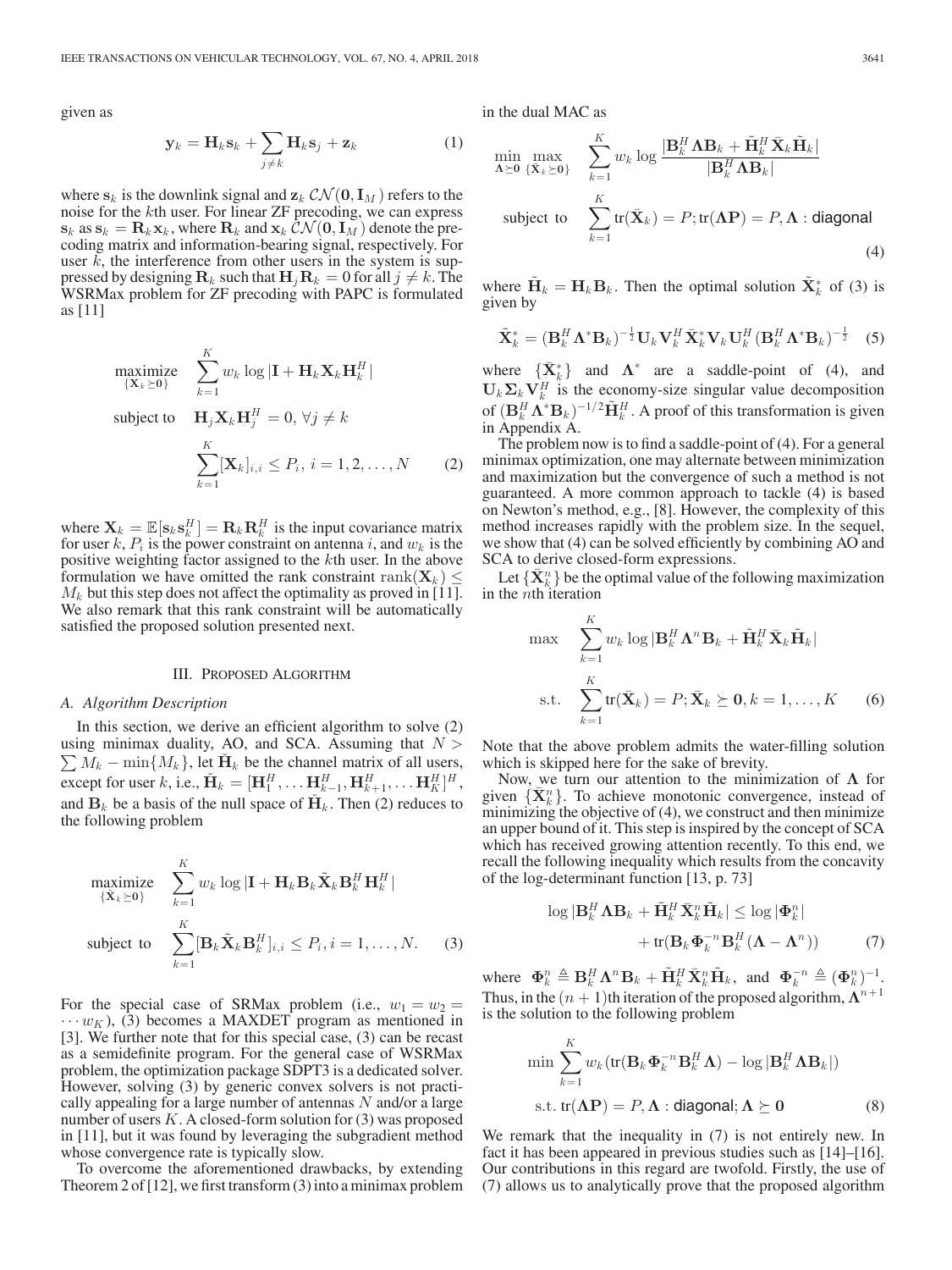**Algorithm 1:** The proposed gradient projection algorithm for solving (9). **Input:**  $\lambda_0$ ,  $m = 0$ ,  $\epsilon_1 > 0$ ,  $\tau_1 = 1 + \epsilon_1$ . 1 **repeat** Calculate the gradient  $\tilde{\mathbf{g}}_m = -\nabla f(\mathbf{\lambda}_m) =$ 

- $\sum_{k=1}^{K} w_k \text{diag}(\mathbf{B}_k (\mathbf{B}_k^H \text{diag}(\mathbf{\lambda}_m) \mathbf{B}_k)^{-1} \mathbf{B}_k^H) \alpha.$ <br>
Choose an appropriate positive scalar  $\rho_m$  and create  $\lambda_m = \lambda_m + \rho_m \tilde{\mathbf{g}}_m$ .
- 4 Project  $\lambda_m$  onto  $\Theta$  to obtain  $\lambda_m$ .
- 5 Choose appropriate step size  $\nu_m$  using the Armijo rule [17]

and set  $\lambda_{m+1} = \lambda_m + \nu_m (\bar{\lambda}_m - \lambda_m)$ . 6  $m := m + 1$ .  $\overline{7}$  **until**  $\tau_1 = |\nabla f(\lambda_m)|^T (\lambda_{m+1} - \lambda_m) | < \epsilon_1$ <br> **Output:** λ<sub>*m*</sub> as the optimal solution to (9).

**Algorithm 2:** Proposed algorithm for solving (3). **Input:**  $\Lambda := \Lambda^0$  ,  $n := 0$ ,  $\epsilon_2 > 0$ ,  $\tau_2 = 1 + \epsilon_2$ <br>**Repeat** 1 **Repeat** 2 Apply the water-filling algorithm to solve (6). Denote the optimal solution by  $\{\bar{\mathbf{X}}_k^n\}$ .<br>For each  $k$  as  $\mathbf{\Phi}^n - (\mathbf{P}^H)$ 3 For each k, set  $\Phi_k^n = (\mathbf{B}_k^H \mathbf{\Lambda}^n \mathbf{B}_k + \tilde{\mathbf{H}}_k^H \bar{\mathbf{X}}_k^n \tilde{\mathbf{H}}_k).$ 4 Find  $\Lambda^{n+1}$  using Algorithm 1.<br>5  $n := n + 1$ .  $n := n + 1.$ 6 **until**  $\tau_2 = [f(\Lambda^n, \bar{X}^n) - f(\Lambda^{n-1}, \bar{X}^{n-1})] < \epsilon_2$ <br>Qutput  $f(\bar{X}^n, K)$  and apply the BC-MAC trans **Output**  ${\{\bar{\mathbf{X}}_k^n\}_{k=1}^K}$  and apply the BC-MAC transformation to compute optimal  ${\{\tilde{\mathbf{X}}_k^n\}_{k=1}^K}$ .

converges monotonically to a saddle-point of (4). Secondly, we show that (8) can be solved by closed-form expressions as follows.

Since  $\Lambda$  is diagonal, (8) reduces to the following problem

$$
\underset{\boldsymbol{\lambda} \in \Theta}{\text{minimize}} \; \boldsymbol{\alpha}^T \boldsymbol{\lambda} - \sum_{k=1}^K w_k \log |\mathbf{B}_k^H \operatorname{diag}(\boldsymbol{\lambda}) \mathbf{B}_k| \qquad (9)
$$

where  $\alpha = \sum_{k=1}^{K} w_k (\text{diag}(\mathbf{B}_k \boldsymbol{\Phi}_k^{-n} \mathbf{B}_k^H))$  and  $\Theta \triangleq {\{\mathbf{p}^T \boldsymbol{\lambda} = P; \boldsymbol{\lambda} \geq 0\}}$ . From the above, we observe that (i)  $\Theta$  is a simplex, and (ii) projection onto a simplex can be computed by a water-filling-like algorithm as shown shortly. These observations lead to the proposed gradient projection method to solve (9), which is outlined in Algorithm 1.

In Algorithm 1, the subscript  $m$  denotes the iteration index. The main operation of Algorithm 1 is the projection of  $\lambda_m$  onto Θ which can be formulated as

minimize 
$$
||\lambda - \tilde{\lambda}_m||^2
$$
  
subject to  $\mathbf{p}^T \lambda = P; \lambda \ge 0.$  (10)

It is easy to see that (10) can be solved efficiently by waterfilling-like algorithm. Note that when an equal power constraint is considered, Θ becomes a canonical simplex for which more efficient algorithms for projection are available [18]. Moreover, Algorithm 1 can be easily modified into a conjugate gradient projection method. The overall algorithm to solve the WSRMax problem for ZF precoding with PAPC is summarized in Algorithm 2, and its convergence proof is provided in the Appendix. Note that the residual error  $\tau_2$  is only computed for  $n \geq 1$ .



Fig. 1. Convergence result of Algorithm 1 for finding  $\Lambda^1$ ,  $\Lambda^2$ ,  $\Lambda^3$ , and  $\Lambda^4$ . The total power is  $P = 10$  dBW. We simply set  $\rho_m = 1$  during the whole iterative process.

### *B. Complexity Analysis*

In this section, we provide the complexity analysis of the proposed algorithm in terms of the number of flops. The flop count for related operations is taken from [19] and [20]. For convenience, we assume that all the receivers have the same number of antennas i.e.,  $M_k = M$ . To solve the SDP problem for K covariance matrices of  $N \times N$  by the interior-pointbased approach (e.g., [3]), the complexity is  $\mathcal{O}(K^3N^6)$  [13], [21]. As explained earlier, Algorithm 2 performs the waterfilling algorithm and eigenvalue decomposition to solve (6), which needs  $K(N - (K - 1)M)^3 + K(4(N - (K (1)M)^2M - 8(N - (K-1)M)M^2$  flops [20]. To find  $\Lambda$ , Algorithm 1 requires  $K(N - (K - 1)M)^3$  flops for gradient computation (cf. line 2), while the complexity of the projection on a simplex (cf. line 4) and of other steps is negligible, and therefore is ignored. Thus, the total per-iteration complexity of Algorithm 2 is  $\mathcal{O}(KN^3)$  flops. For the same problem, the subgradient-based method in [11] has a similar per-iteration complexity. However, the subgradient method is generally known for slow convergence, and thus potentially results in higher overall computation time that is investigated in the next section.

#### IV. NUMERICAL RESULTS

This section numerically evaluates the performance of the proposed algorithms. The step size  $\rho_m$  in Algorithm 1 is fixed at  $\rho_m = 1$ , which is empirically found to achieve fastest convergence rate for all the considered simulation scenarios. The initial value  $\Lambda^0$  in Algorithm 2 is set to the identity matrix for all simulations unless otherwise stated. The power constraint is set equally for all the transmit antennas, i.e.,  $P_i = P/N$ , for  $i = 1, \ldots, N$ . Other relevant simulation parameters are specified for each setup. The codes are built in MATLAB and executed on a 64-bit desktop that supports 8 Gbyte RAM and Intel CORE i7.

In the first simulation, we investigate the convergence behavior of Algorithm 1. To find  $\Lambda^n$ , we use  $\Lambda^{n-1}$  as the input of Algorithm 1. As can be seen in Fig. 1, Algorithm 1 achieves monotonic convergence as a result of employing the gradient projection method. Also, Algorithm 1 converges faster and obtains superlinear convergence rate after some first iterations. The reason is that when  $\Lambda^n$  is close to optimal, the gradient projection method tends to converge superlinearly [22].

Next, we compare the convergence rate of Algorithm 2 and the method in [11] for two different initial points: one taken as all-one vector and the other generated randomly. For fair comparison, the residual error for both methods is defined as the difference between the value of the current objective and the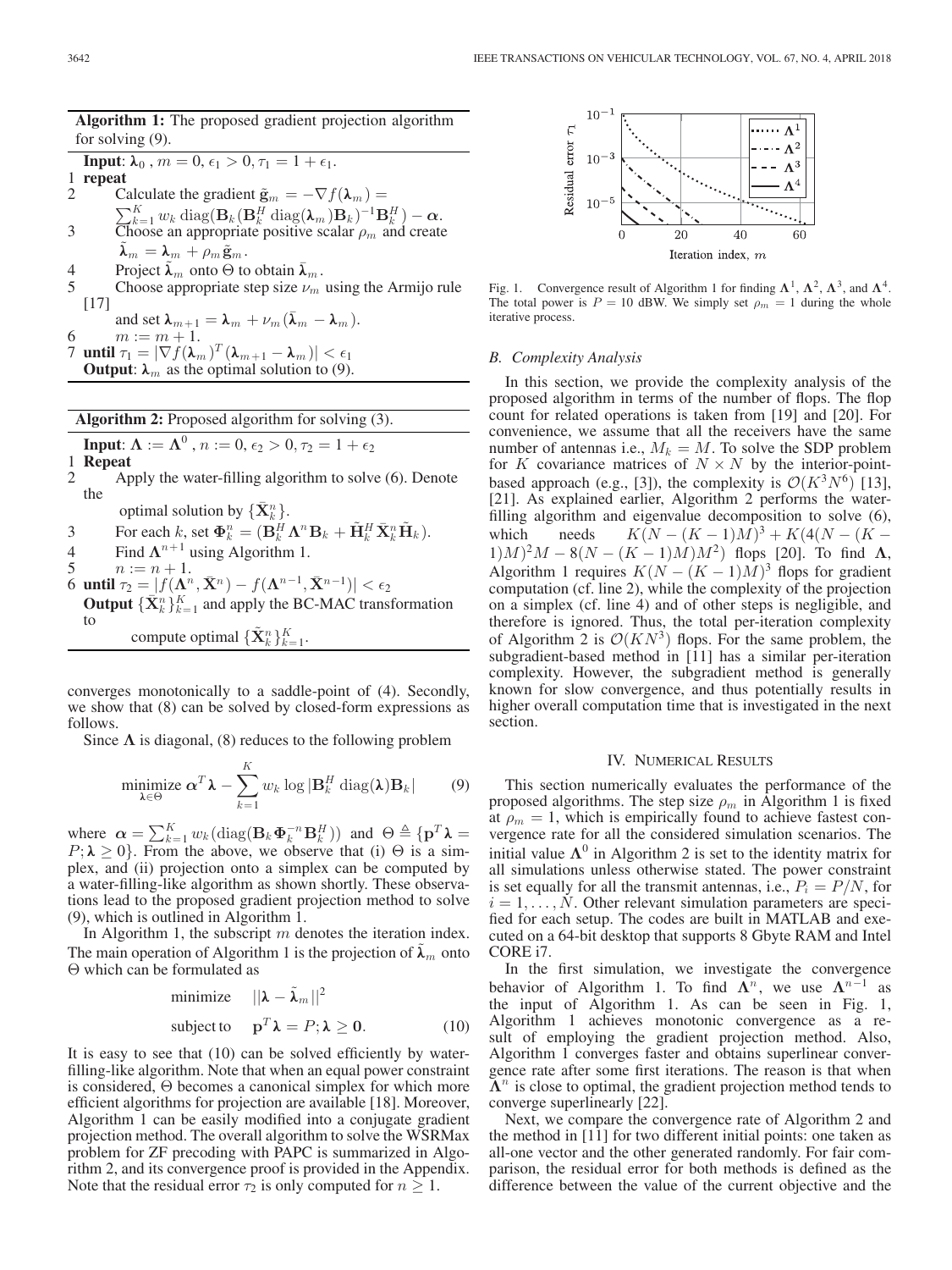

Fig. 2. Convergence comparison of different iterative methods with  $N = 8$ ,  $M = 2$  and  $K = 4$ .

TABLE I AVERAGE RUN TIME (SECONDS) COMPARISON FOR  $P = 10$  DBW,  $M = 2, K = 8$ 

|               | No. of Tx. antennas $N$ | 16    | 32     | 64      | 128      |
|---------------|-------------------------|-------|--------|---------|----------|
| <b>SRMax</b>  | Algorithm 2             | 0.097 | 3.84   | 115.79  | 175.96   |
|               | [11]                    | 0.85  | 610.92 | $>1$ hr | $\times$ |
|               | SDPT3                   | 0.32  | 11.36  | ×       | $\times$ |
|               | <b>MOSEK</b>            | 0.23  | 11.01  | $>1$ hr | $\times$ |
| <b>WSRMax</b> | Algorithm 2             | 0.10  | 2.24   | 92.47   | 147.18   |
|               | [11]                    | 1.02  | 89.27  | $>1$ hr | $\times$ |
|               | SDPT3                   | 0.32  | 7.99   | ×       | $\times$ |

The run time is averaged over 1000 channel realizations.

globally optimal one obtained by YALMIP [25] with MOSEK [23] as internal solver. We can clearly see in Fig. 2 that Algorithm 2 always achieves monotonic convergence which is in complete agreement with our proof in the Appendix. Moreover, Algorithm 2 converges much faster than the subgradient method in [11] for both cases.

To obtain a more comprehensive comparison, we report the average run time for solving (3) by several approaches over 1000 channel realizations. As mentioned earlier, we can use generic convex solvers to solve (3) optimally. Here we compare Algorithm 2 to MOSEK [23] and SDPT3 [24] through the parser YALMIP [25]. In Table I, '*×*' stands for either a computer crash or extremely large computation time. Table I clearly shows that Algorithm 2 requires the lowest computation time. Recall that in the aforementioned complexity analysis Algorithm 2 and [11] have similar per-iteration complexity order. However, the subgradient-based algorithm needs much more time to solve (3), due to slow convergence rate as illustrated in Fig. 2. Off-the-shelf solvers i.e., MOSEK and SDPT3 work relatively effectively for small  $N$ , but fail for large  $N$ . This result can be explained by the fact that interior-point-based solvers do not scale well with the problem size. Note that our simulation codes are built on MATLAB environment which is by no means real-time implementation. Thus the run time reported in Table I is mainly for relative benchmarking purpose. Realtime implementation of the proposed algorithm is beyond the scope of the paper and is left as future work. However, it is normally expected that embedded implementation can speed up the efficiency of a MATLAB code by several orders of magnitude. We further remark that the coherence time in massive MIMO systems is much larger than that in conventional ones due to the channel hardening effect [27], [28]. Thus these two



Fig. 3. Sum rate of linear precoding (ZF, EGT, MRT) versus nonlinear precoding (DPC) in massive MIMO system with PAPC,  $K = 4$  users,  $M = 1$ antenna.

facts may indicate good embedded implementation of the proposed algorithm is likely suitable for real-time massive MIMO applications.

Finally we utilize Algorithm 2 to evaluate the sum-rate performance of ZF methods in a massive MIMO setting [26]. Small-scale fading in massive MIMO systems tends to be deterministic due to the so-called channel hardening effect [27], [28], and thus a popular strategy to optimize performance is to perform power control merely accounting for large-scale fading. An example using this design philosophy was presented in [10], where a precoding scheme based on the principle of equal gain transmission (EGT) was proposed under PAPC. We remark that Algorithm 2 takes into account the both small- and large-scale fading when computing optimal ZF precoders, and thus offers the best performance. Our purpose in the last numerical experiment is to quantify how channel hardening affects the performance of large-scale MIMO in the particular case of ZF precoding. Towards this end we consider a single-cell under the default typical urban micro-cell B1 WINNER II channel model [29]. The base station is located at the center of the cell and 4 single-antenna users are distributed with a distance ranging from 70 meters to 212 meters around the base station. Moreover, we only take path loss into account and ignore the shadowing. The transmit power and the noise power are set to 30 dBm and -94 dBm over a bandwidth of 100 MHz, respectively. The results were averaged over 1000 channel realizations.

Fig. 3 plots the sum rate as a function of the number of transmit antennas. As can be seen clearly, when both largeand small-scale fadings are considered, ZF achieves a sum-rate performance very close to that of DPC, especially when  $N$  is very large. In fact, this observation again confirms the widely known fact that ZF is a much-lower complexity alternative to DPC. In Fig. 3 we also report the sum rate of the well-known maximal ratio transmission (MRT) scheme subject to PAPC. It is clear from Fig. 3 that if simple linear methods such as EGT and MRT are employed, there is still a big gap between their performance and that of optimal ZF precoding even for a relatively large number of antennas. This observation basically implies that small-scale fading is still beneficial and may be taken into account in future practical massive MIMO designs.

### V. CONCLUSION

We have solved the WSRMax problem for ZF methods subject to PAPC. The proposed algorithm is based on the BC-MAC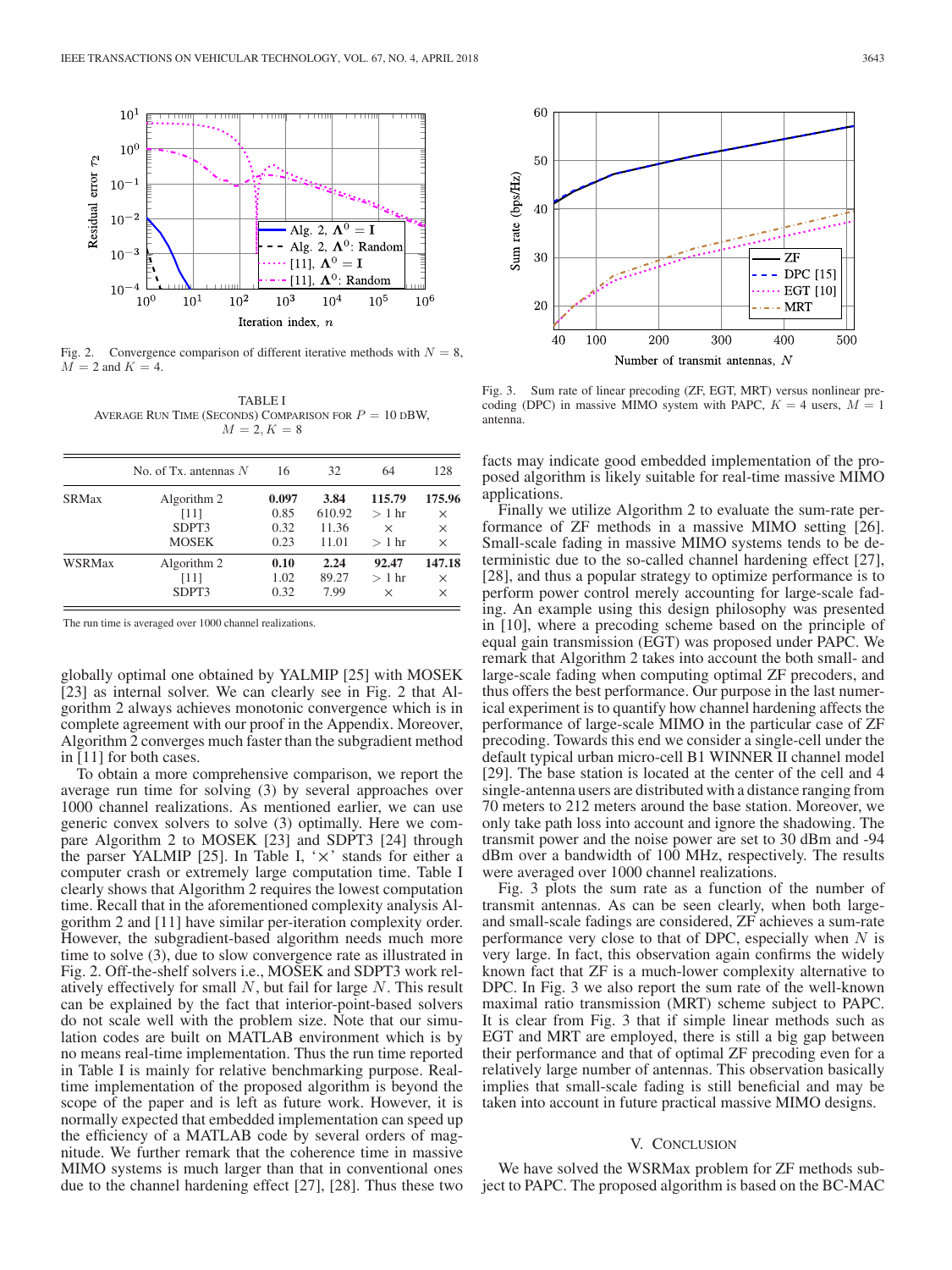duality together with AO and SCA. We have carried out numerical experiments to demonstrate the superior performance of the proposed algorithm over existing approaches. For considered large-scale scenarios, the proposed method is able to compute the optimal solution after relatively short time, while other methods of comparison fail or take much longer time. Consequently, our proposed method provides a powerful tool to characterize the achievable rate region of ZF schemes under PAPC for large-scale MIMO systems. In particular, we have utilized the proposed method to evaluate the performance of known simpler linear algorithms such as EGT and MRT that mainly focus on large-scale fading. It has been shown that the performance of these simpler methods is quite far from optimal. Our conclusion is that small-scale fading should be accounted for to take full advantage of massive MIMO. We remark that the proposed algorithm can be easily modified to deal with the general case of MIMO optimization with multiple transmit covariance constraints [30]. In this case, the resulting minimax problem in the dual MAC has the same structure as (4). A thorough study on this regards is left as future work.

# APPENDIX A DUALITY TRANSFORMATION PROOF

The duality transformation in (4) can be proved using the same arguments as those in [12]. First, we write the partial Lagrangian function of  $(3)$  as

$$
\mathcal{L}(\{\tilde{\mathbf{X}}_k\}, \mathbf{A}) = \sum_{k=1}^K (w_k \log |\mathbf{I} + \tilde{\mathbf{H}_k} \tilde{\mathbf{X}}_k \tilde{\mathbf{H}}_k^H| - \text{tr}(\mathbf{C}_k \tilde{\mathbf{X}})) + \text{tr}(\mathbf{A} \mathbf{P})
$$
\n(11)

where  $\mathbf{C}_k = \mathbf{B}_k^H \mathbf{A} \mathbf{B}_k$ ,  $\mathbf{A} = \text{diag}(a_1, a_2, \dots, a_i, \dots, a_N)$ . Let  $\hat{\mathbf{X}}_k = \mathbf{G}^{1/2} \tilde{\mathbf{x}} \mathbf{G}^{1/2}$ . Then  $\mathcal{L}(\tilde{\mathbf{X}})$ ,  $\mathbf{A}$ ) is expected.  $\mathbf{C}_k^{1/2} \tilde{\mathbf{X}}_k \mathbf{C}_k^{1/2}$ . Then  $\mathcal{L}(\{\tilde{\mathbf{X}}_k\}, \mathbf{A})$  is equal to

$$
\mathcal{L}(\{\tilde{\mathbf{X}}_k\}, \mathbf{A}) = \sum_{k=1}^K (w_k \log |\mathbf{I} + \tilde{\mathbf{H}}_k \mathbf{C}_k^{-1/2} \hat{\mathbf{X}}_k \mathbf{C}_k^{-1/2} \tilde{\mathbf{H}}_k^H|
$$

$$
- tr(\hat{\mathbf{X}}_k)) + tr(\mathbf{A} \mathbf{P}).
$$
(12)

Denote  $\mathbf{U}_k \Sigma_k \mathbf{V}_k^H$  to be the singular value decomposition of  $\tilde{\mathbf{H}}_k \mathbf{C}_k^{-1/2}$ , i.e.,  $\mathbf{U}_k \mathbf{\Sigma}_k \mathbf{V}_k^H = \tilde{\mathbf{H}}_k \mathbf{C}_k^{-1/2}$ . By the so-called channel flipping effect, we can express the dual objective as

$$
\mathcal{D}(\mathbf{A}) = \max_{\dot{\mathbf{X}}_k \succeq 0} \sum_{k=1}^K (w_k \log \frac{|\mathbf{B}_k^H \mathbf{A} \mathbf{B}_k + \tilde{\mathbf{H}}_k^H \dot{\mathbf{X}}_k \tilde{\mathbf{H}}_k|}{|\mathbf{B}_k^H \mathbf{A} \mathbf{B}_k|} - \text{tr}(\dot{\mathbf{X}}_k)) + \text{tr}(\mathbf{A} \mathbf{P})
$$
\n(13)

where  $\hat{\mathbf{X}}_k = \mathbf{V}_k \mathbf{U}_k^H \dot{\mathbf{X}}_k \mathbf{U}_k \mathbf{V}_k^H$ . Now the dual problem of (3) is

$$
\min_{\mathbf{A}\succeq\mathbf{0}}\max_{\{\dot{\mathbf{X}}_k\}\succeq\mathbf{0}}\sum_{k=1}^K (w_k \log \frac{|\mathbf{B}_k^H \mathbf{A} \mathbf{B}_k + \tilde{\mathbf{H}}_k^H \dot{\mathbf{X}}_k \tilde{\mathbf{H}}_k|}{|\mathbf{B}_k^H \mathbf{A} \mathbf{B}_k|}\n- tr(\dot{\mathbf{X}}_k)) + tr(\mathbf{A}\mathbf{P}).
$$
\n(14)

By introducing new optimization variable  $\delta > 0$ , we can rewrite the above problem as

$$
\min_{\mathbf{A}\succeq\mathbf{0},\delta>0} \max_{\{\dot{\mathbf{X}}_k\}\succeq\mathbf{0}} \sum_{k=1}^K w_k \log \frac{|\mathbf{B}_k^H \mathbf{A} \mathbf{B}_k + \tilde{\mathbf{H}}_k^H \dot{\mathbf{X}}_k \tilde{\mathbf{H}}_k|}{|\mathbf{B}_k^H \mathbf{A} \mathbf{B}_k|} - \delta P + \text{tr}(\mathbf{A} \mathbf{P})
$$
\n
$$
\text{subject to } \sum_{k=1}^K \text{tr}(\dot{\mathbf{X}}) \le \delta P. \tag{15}
$$

Note that we can again change the optimization variables as

$$
\bar{\mathbf{X}}_k = \frac{\dot{\mathbf{X}}_k}{\delta}; \bar{\mathbf{A}} = \frac{\mathbf{A}}{\delta}.
$$
 (16)

Thus, (15) is equivalent to

$$
\min_{\bar{\mathbf{A}} \succeq \mathbf{0}} \max_{\{\bar{\mathbf{X}}_k\} \succeq \mathbf{0}} \sum_{k=1}^K w_k \log \frac{|\mathbf{B}_k^H \bar{\mathbf{A}} \mathbf{B}_k + \tilde{\mathbf{H}}_k^H \bar{\mathbf{X}}_k \tilde{\mathbf{H}}_k|}{|\mathbf{B}_k^H \bar{\mathbf{A}} \mathbf{B}_k|}
$$
\nsubject to 
$$
\sum_{k=1}^K \text{tr}(\bar{\mathbf{X}}_k) \le P; \text{tr}(\bar{\mathbf{A}} \mathbf{P}) \le P.
$$
\n(17)

which is the form given in (4) and thus completes the proof.

## APPENDIX B CONVERGENCE PROOF OF ALGORITHM 2

Let us define  $\Omega \triangleq {\mathbf{\Lambda} | \mathbf{\Lambda} : \mathbf{diagonal}, \mathbf{\Lambda} \succeq \mathbf{0}, \text{tr}(\mathbf{\Lambda} \mathbf{P}) = P}$  and  $-\sqrt{\mathbf{\Sigma} \cdot \mathbf{K}} \succeq \mathbf{0} \sum_{k=1}^{K} \mathbf{tr}(\mathbf{\overline{X}}) = P_k - 1$   $K \downarrow W_k$  where that  $\mathcal{X} = {\{\bar{\mathbf{X}}_k | \bar{\mathbf{X}}_k \geq \mathbf{0}, \sum_{k=1}^K \mathbf{r}(\bar{\mathbf{X}}_k) = P, k = 1, \dots, K.\}}$ . We note that the sets  $\Omega$  and  $\mathcal X$  are compact convex. We first show that Algorithm 2 yields a *decreasing* objective  $f(\Lambda^n, {\{\bar{\bf{X}}_k^n\}})$  following similar argu-<br>ments in [15] [16] Since  $\Lambda^{n+1}$  is the optimal solution to the miniments in [15], [16]. Since  $\Lambda^{n+1}$  is the optimal solution to the minimization problem (8), the inequality below holds

$$
f(\mathbf{\Lambda}^{n}, \{\bar{\mathbf{X}}_{k}^{n}\}) = \sum_{k=1}^{K} w_{k} \left( \log |\mathbf{\Phi}_{k}^{n}| - \log |\mathbf{B}_{k}^{H} \mathbf{\Lambda}^{n} \mathbf{B}_{k}| \right) \geq \sum_{k=1}^{K} w_{k}
$$

$$
\left( \log |\mathbf{\Phi}_{k}^{n}| + \text{tr}(\mathbf{B}_{k} \mathbf{\Phi}_{k}^{-n} \mathbf{B}_{k}^{H} \left( \mathbf{\Lambda}^{n+1} - \mathbf{\Lambda}^{n} \right) \right) - \log |\mathbf{B}_{k}^{H} \mathbf{\Lambda}^{n+1} \mathbf{B}_{k}| \right). \tag{18}
$$

In addition,  $\log |\mathbf{B}_k^H \mathbf{\Lambda} \mathbf{B}_k + \tilde{\mathbf{H}}_k^H \bar{\mathbf{X}}_k \tilde{\mathbf{H}}_k|$  is jointly concave with **Λ** and  $\bar{\mathbf{X}}$  and note that  $\bar{\mathbf{X}}$ , is the optimal solution to (6), we can easily prove  $\bar{\mathbf{X}}_k$  and note that  $\bar{\mathbf{X}}_k$  is the optimal solution to (6), we can easily prove that

$$
\sum_{k=1}^{K} w_k \left( \log |\Phi_k^n| + \text{tr} \left( \mathbf{B}_k \Phi_k^{-n} \mathbf{B}_k^H \left( \mathbf{\Lambda}^{n+1} - \mathbf{\Lambda}^n \right) \right) \right.- \log |\mathbf{B}_k^H \mathbf{\Lambda}^{n+1} \mathbf{B}_k| \right)\n\geq \sum_{k=1}^{K} w_k \left( \log |\mathbf{B}_k^H \mathbf{\Lambda}^{n+1} \mathbf{B}_k + \tilde{\mathbf{H}}_k^H \bar{\mathbf{X}}_k^{n+1} \tilde{\mathbf{H}}_k | - \log |\mathbf{B}_k^H \mathbf{\Lambda}^{n+1} \mathbf{B}_k| \right).f(\mathbf{\Lambda}^{n+1}, \{\bar{\mathbf{X}}_k^{n+1}\})
$$
\n(19)

Combining (22) and (23) results in

$$
f(\mathbf{\Lambda}^n, \{\bar{\mathbf{X}}_k^n\}) \ge \sum_{k=1}^K w_k \left(\log |\mathbf{\Phi}_k^n| + \text{tr}(\mathbf{B}_k \mathbf{\Phi}_k^{-n} \mathbf{B}_k^H \left(\mathbf{\Lambda}^{n+1} - \mathbf{\Lambda}^n\right)\right)
$$

$$
- \log |\mathbf{B}_k^H \mathbf{\Lambda}^{n+1} \mathbf{B}_k| \right) \stackrel{(a)}{\ge} f(\mathbf{\Lambda}^{n+1}, \{\bar{\mathbf{X}}_k^{n+1}\}). \tag{20}
$$

We remark that the inequality (a) is strict if  $\Lambda^n \neq \Lambda^{n+1}$ . Thus, the unnece  $\{f(\Lambda^n \mid \bar{\mathbf{X}}^n) \}$  is *strictly decreasing* unless it is convergent. sequence  $\{f(\Lambda^n, {\bar{\mathbf{\{X}}}_k^n}\})$  is *strictly decreasing* unless it is convergent.<br>Moreover the continuity of  $f(.)$  and the compactness of  $\mathcal{X}$  and O imply Moreover, the continuity of  $f(\cdot)$  and the compactness of X and  $\Omega$  imply  $\lim_{n\to\infty} f(\mathbf{\Lambda}^n, {\{\bar{\mathbf{X}}}_k^n\}}) = f(\mathbf{\Lambda}^*, {\{\bar{\mathbf{X}}}_k^*\}}).$ 

Now let  $\{(\mathbf{\Lambda}^{n_i}, {\{\bar{\mathbf{X}}}_k^{n_i}\})\}$  be the subsequence converging to the limit<br>int. Next we shall show that  $f(\mathbf{\Lambda}^{n_i+1}, {\vec{\mathbf{Y}}^{n_i+1}})$ point. Next we shall show that  $\{(\mathbf{\Lambda}^{n_i+1}, {\{\mathbf{\bar{X}}_k}^{n_i+1}})\}\rightarrow (\mathbf{\Lambda}^*, {\{\mathbf{\bar{X}}_k}^*\}})$ .<br>In fact, it is sufficient to prove that  $\mathbf{\Lambda}^{n_i+1}$  and  $\mathbf{\Lambda}^*$  which can be done In fact, it is sufficient to prove that  $\Lambda^{n_i+1} \stackrel{\wedge}{\rightarrow} \Lambda^*$  which can be done<br>by contradiction. Assume the contrary that  $\Lambda^{n_i+1}$  does not converge by contradiction. Assume the contrary that  $\Lambda^{n_i+1}$  does not converge to  $\Lambda^*$ . Consequently, there exists a  $d > 0$  such that

$$
d \leq d^{n_i} = ||\mathbf{\Lambda}^{n_i+1} - \mathbf{\Lambda}^{n_i}||, \forall n_i
$$
 (21)